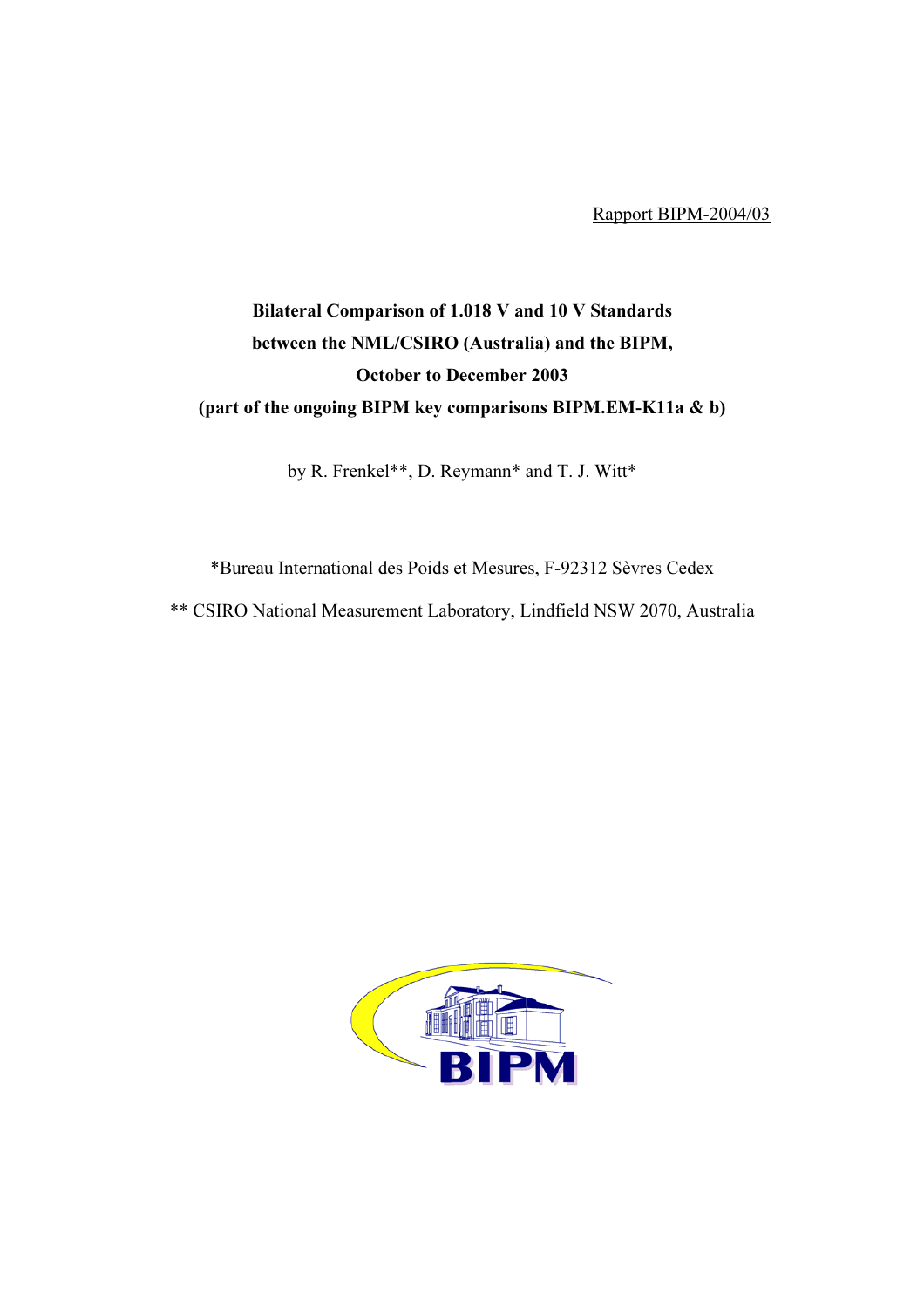## Bilateral Comparison of 1.018 V and 10 V Standards between the NML/CSIRO (Australia) and the BIPM, October to December 2003 (part of the ongoing BIPM key comparisons BIPM.EM-K11a & b)

by R. Frenkel\*\*, D. Reymann\* and T. J. Witt\*

\*Bureau International des Poids et Mesures, F-92312 Sèvres Cedex \*\* CSIRO National Measurement Laboratory, Lindfield NSW 2070, Australia

As a part of the ongoing BIPM key comparison BIPM.EM-K11a and b, a comparison of the 1.018V and 10 V voltage reference standards of the BIPM and the National Measurement Laboratory (NML), Lindfield, Australia, was carried out between October and December 2003. Four BIPM 732B Zener diode-based travelling standards, Z BIPM 6 (Z6), Z BIPM 7 (Z7), Z BIPM 8 (Z8) and Z BIPM 9 (Z9), were transported by freight. Both the NML and the BIPM measurements of the travelling standards were carried out by direct comparison with the Josephson effect standard. Results of all measurements were corrected for the dependence of the output voltages on ambient temperature and pressure.

Figures 1 and 2 show the measured values obtained for the four standards by the two laboratories. The BIPM values and uncertainties, and those of the NML are calculated for the reference date from linear least-squares fits to all data from each laboratory.

Table 1 lists the results of the 1.018 V comparison and the component uncertainty contributions for the comparison NML-CSIRO/BIPM. Experience has shown that flicker or 1/f noise dominates the stability characteristics of Zener diode standards and it is not appropriate to use the standard deviation divided by the square root of the number of observations to characterize the dispersion of measured values. For the present standards, the relative value of the flicker floor voltage is about 1 part in  $10^8$ . Upon the return from Australia, two Zeners (Z8 and Z9) were found disconnected from the external batteries with the "ON CAL" lights off and the battery indicators on "LOW BAT". As a result, the 1.018 V reference voltages were changed significantly and so the 1.018 V results from those two Zeners were deleted from the comparison.

Table 2 lists the same information for the 10 V comparison. Upon the return to the BIPM the 10 V reference voltages of Zeners Z8 and Z9 were found to be nearly equal to the expected values and so the results from those two Zeners were included in the 10 V comparison.

In estimating the uncertainty we have calculated the *a priori* uncertainty based on all known sources except that associated with the stability of the standards when transported. We compare this with the *a posteriori* uncertainty estimated by the standard deviation of the weighted mean of the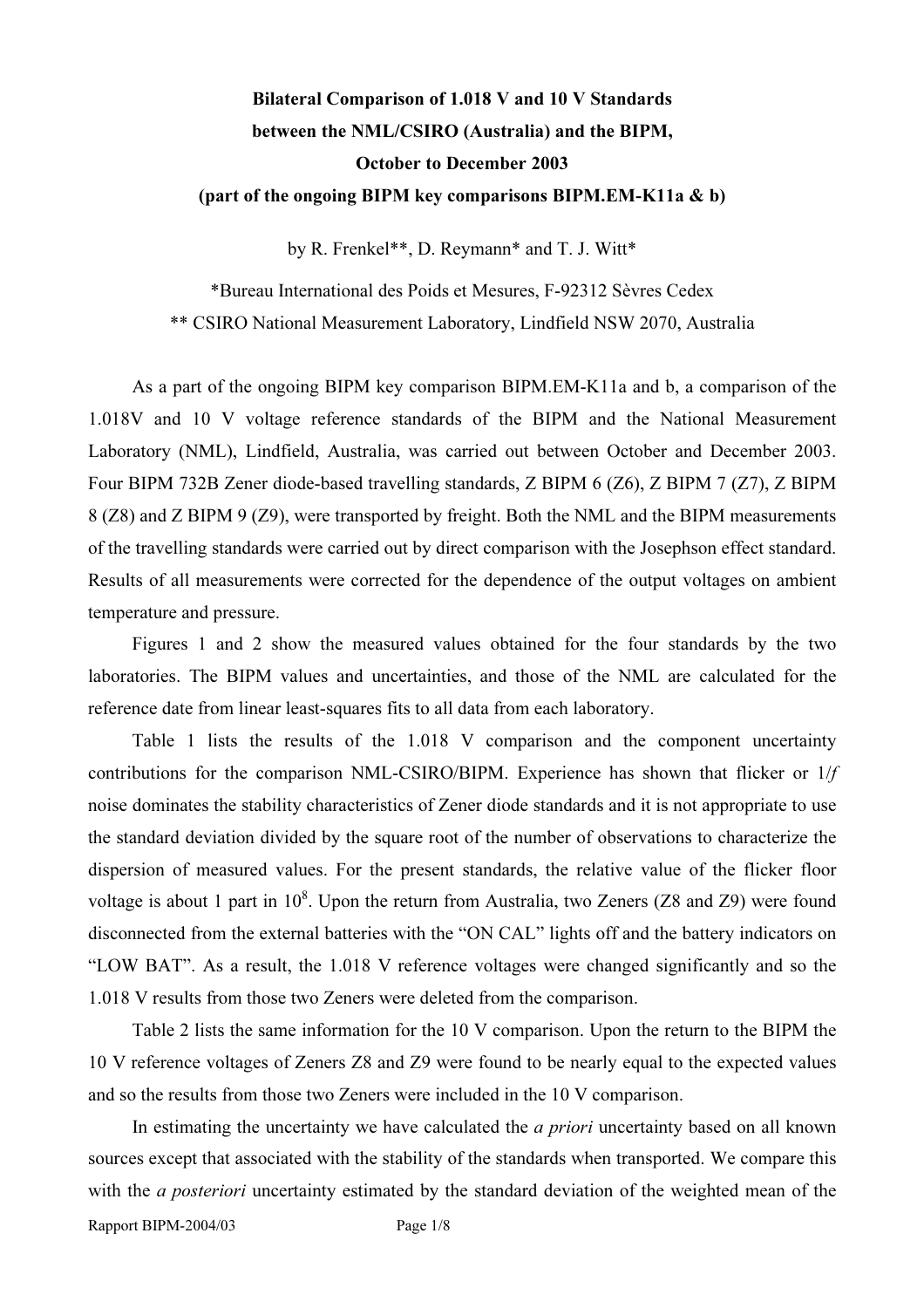results from the four (or two) travelling standards. With only four (or two) travelling standards, the uncertainty of the standard deviation of the mean is comparable to the value of the standard deviation of the mean itself. If the *a posteriori* uncertainty is significantly different from the *a priori* uncertainty, we assume that a standard has changed in an unusual way and we use the larger of these two estimates in calculating the final uncertainty.

In Tables 1 and 2, the following elements are listed:

(1) the predicted value  $U<sub>NML</sub>$  of each Zener, computed using a linear least squares fit to all of the data from the NML-CSIRO and referenced to the mean date of the NML's measurements;

(2) the Type A uncertainty due to the instability of the Zener, computed as the standard uncertainty of the value predicted by the linear drift model, or as an estimate of the 1/f noise voltage level;

(3) the uncertainty component arising from the measuring equipment of the NML-CSIRO: this uncertainty is completely correlated between the different Zeners used for a comparison<sup>[1]</sup>;

(4-6) the corresponding quantities for the BIPM referenced to the mean date of the NML's measurements;

(7) the uncertainty due to the combined effects of the uncertainties of the pressure and temperature coefficients and to the difference of the mean pressures and temperatures in the participating laboratories; although the same equipment is used to measure the coefficients for all Zeners, the uncertainty is dominated by the Type A uncertainty of each Zener, so that the final uncertainty can be considered as uncorrelated among the different Zeners used in a comparison;

(8) the difference ( $U_{\text{NML}} - U_{\text{BIPM}}$ ) for each Zener;

(9) the uncorrelated part of the uncertainty;

(10) the result of the comparison, which is the weighted mean of the differences of the calibration results for the different standards; using as weights the reciprocal of the square of the uncorrelated part of the uncertainty components for each travelling standard;

(11 and 12) the uncertainty of the transfer, estimated by the following two methods: (11) the a priori uncertainty, which is the expected uncertainty from the different Zeners, taking into account only the uncorrelated uncertainties of the individual results; (12) the a posteriori uncertainty, which is the standard deviation of the weighted mean of the different results;

 $\overline{a}$ 

<sup>[1.]</sup> In fact, there is a high degree of correlation between these input quantities and we can assume a correlation coefficient of unity without significantly affecting the standard uncertainty of the result of this comparison.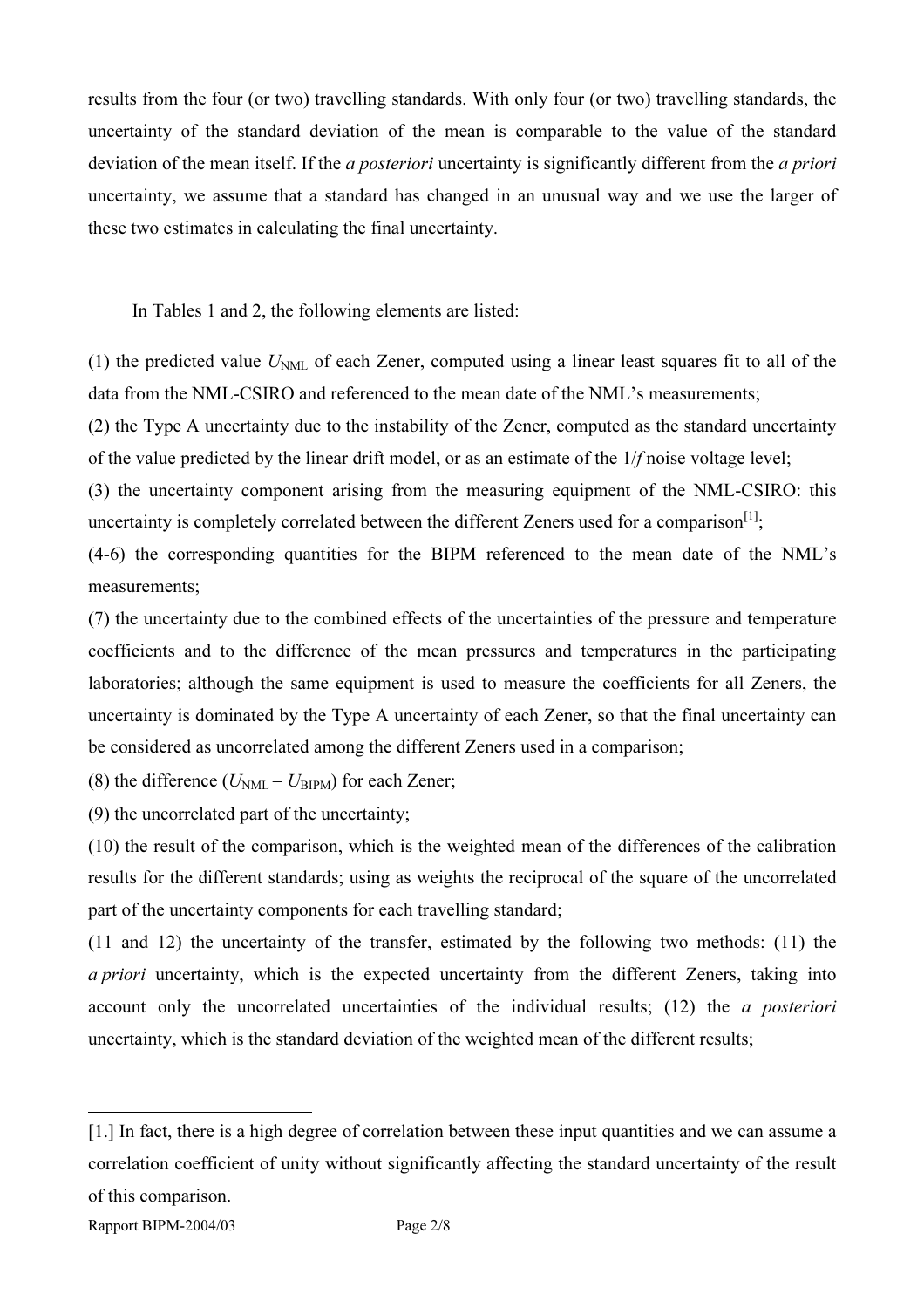(13) the correlated part of the uncertainty; and

(14) the total uncertainty of the comparison, which is the root sum square of the correlated part of the uncertainty and of the larger of  $(11)$  and  $(12)$ .

Table 3 summarizes the uncertainties due to the BIPM measuring equipment. Table 4 summarizes the uncertainties due to the NML-CSIRO measuring equipment.

The final results of the comparison are presented as the differences between the values assigned by the two laboratories to a 1.018 V and a 10 V standard, respectively. The difference between the value assigned to a 1.018 V standard by the NML, at the NML,  $U<sub>NML</sub>$ , and that assigned by the BIPM, at the BIPM,  $U_{\text{BIPM}}$ , for the reference date is

$$
U_{\text{NML}} - U_{\text{BIPM}} = +0.028 \text{ }\mu\text{V};
$$
  $u_c = 0.026 \text{ }\mu\text{V}$  on 2003/11/12,

and the difference between the value assigned to a 10 V standard by the NML, at the NML,  $U_{NMI}$ , and that assigned by the BIPM, at the BIPM,  $U_{\text{BIPM}}$ , for the reference date is

$$
U_{\text{NML}} - U_{\text{BIPM}} = +0.13 \text{ }\mu\text{V};
$$
  $u_c = 0.14 \text{ }\mu\text{V on } 2003/11/12,$ 

where  $u_c$  is the combined Type A and Type B standard uncertainty from both laboratories.

This is a most satisfactory result. The differences between the values assigned to the mean voltage of the travelling standards at 1.018 V and 10 V by the two laboratories are not significantly different from the standard uncertainty associated with these differences. It is worth pointing out that these uncertainties are about the lowest that can be expected for such comparisons.

The results of these comparisons should provide a solid link, through the BIPM, between recent APMP comparisons and those of other RMOs.

If the analysis of the 10 V comparison had been limited to only the two travelling standards whose results were retained for the 1.018 V comparison (Z6 and Z7), the result would have been

 $U_{\text{NML}} - U_{\text{BIPM}} = -0.09 \text{ }\mu\text{V};$   $u_c = 0.16 \text{ }\mu\text{V}$  on 2003/11/12, result not retained, which is not significantly different from that given above.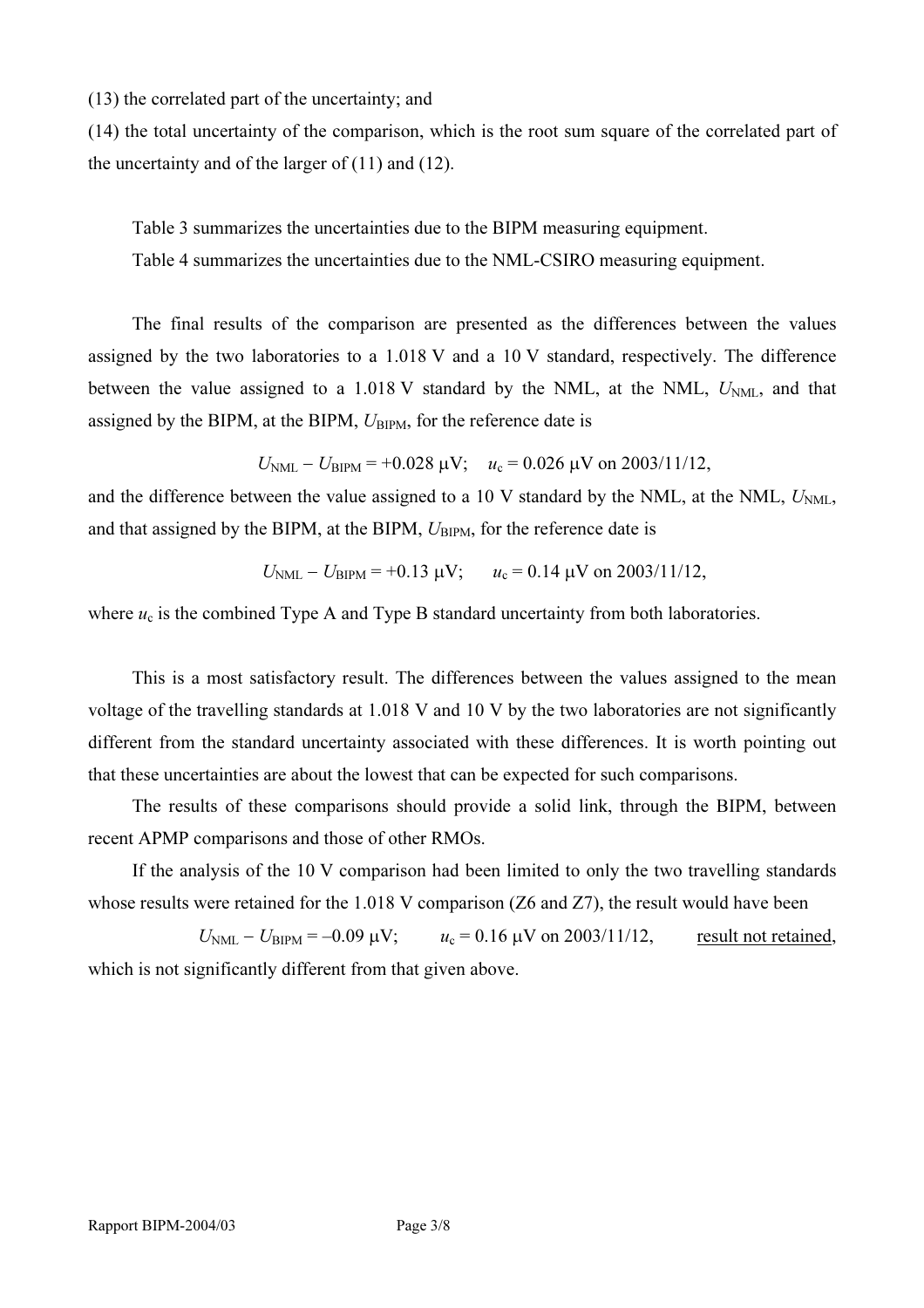

Figure 1. Voltage of Z6, Z7, Z8 and Z9 at 1.018 V with arbitrary voltage origin as a function of time, with linear least-squares fits to the measurements of the BIPM (Z6 and Z7) or of the NML (Z8 and Z9).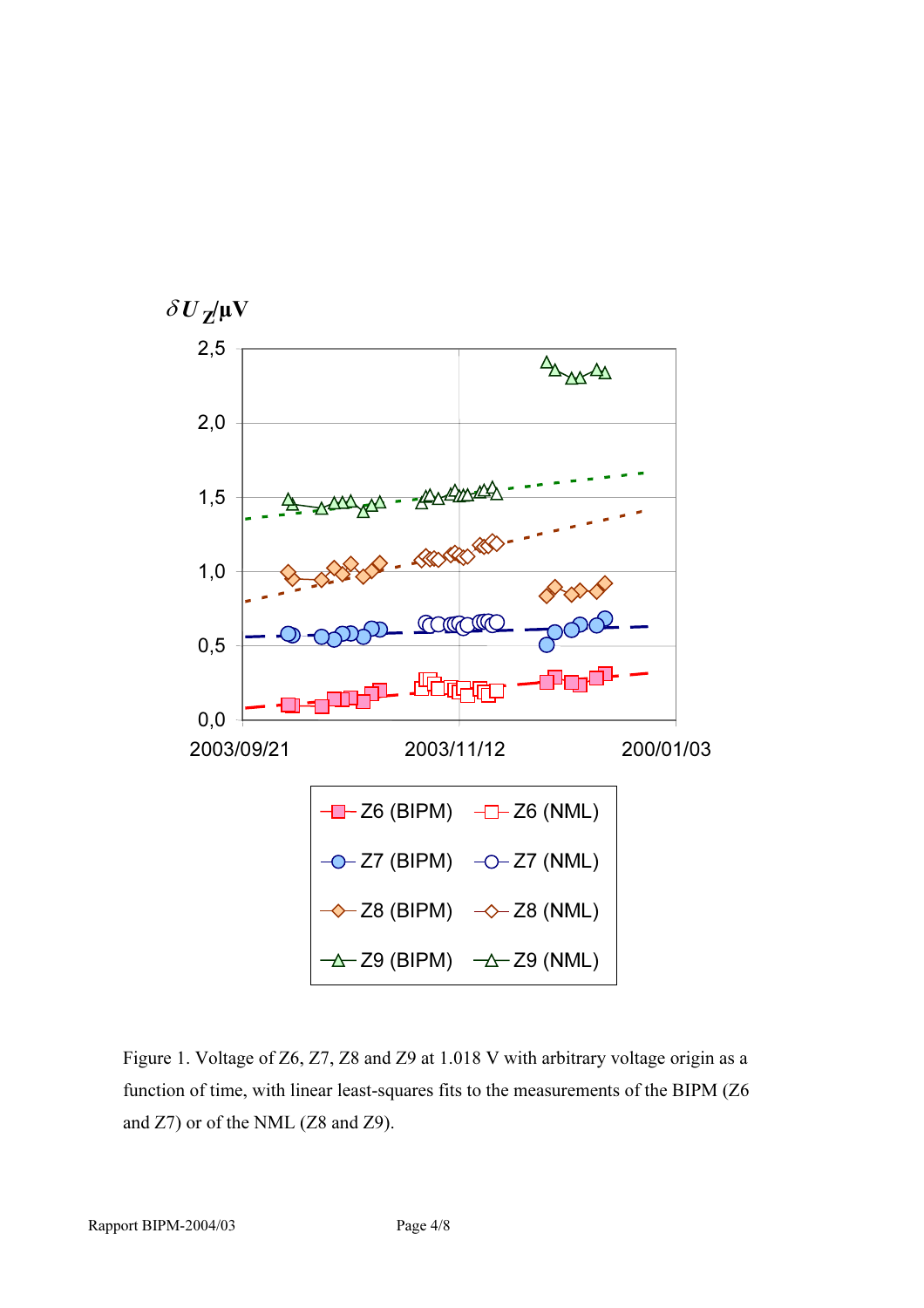

Figure 2. Voltage of Z6, Z7, Z8 and Z9 at 10 V with arbitrary voltage origin, as a function of time, with linear least-squares fits to the measurements of the BIPM.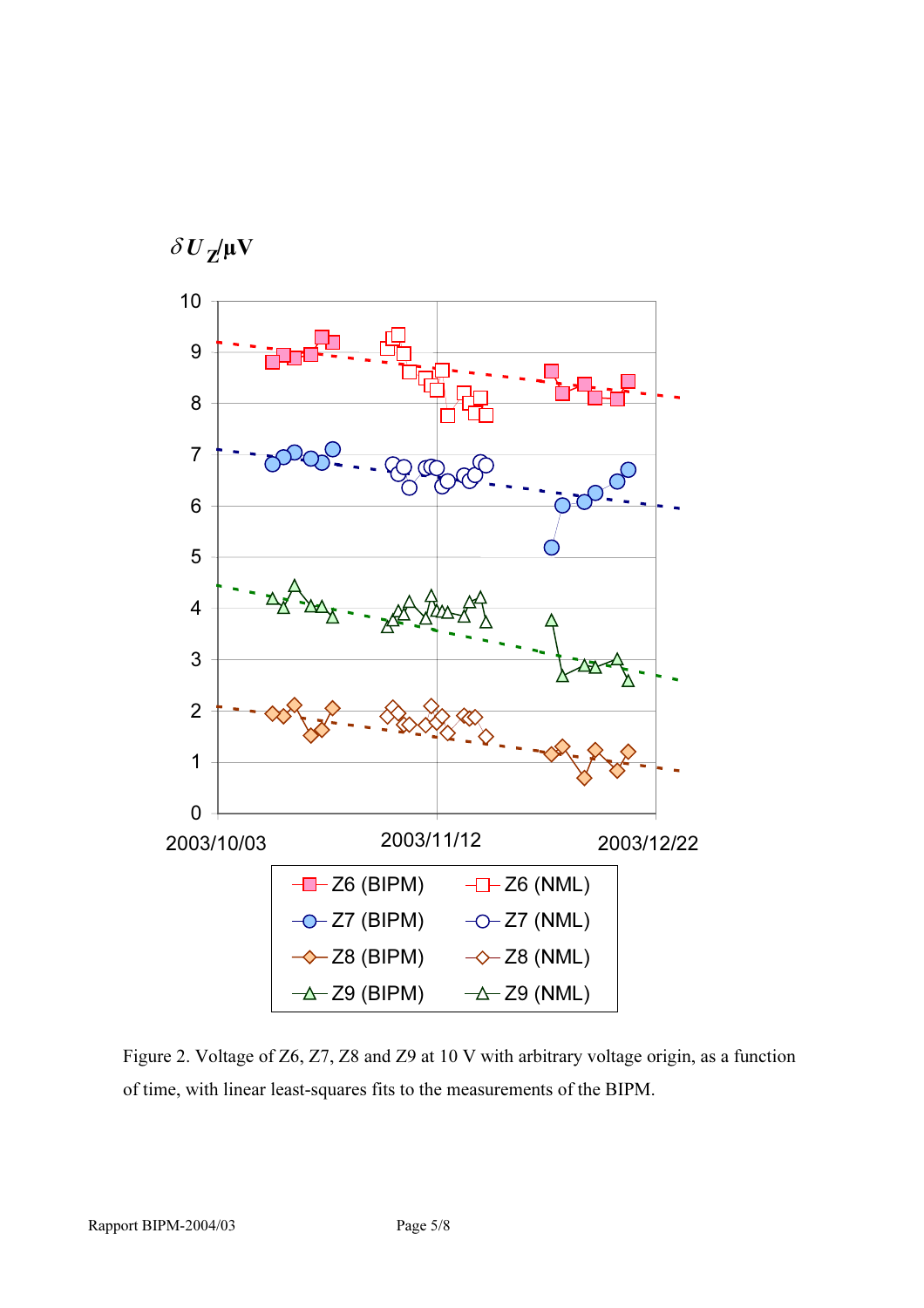Table 1. Results of the NML-CSIRO (Australia)/BIPM bilateral comparison of 1.018 V standards using two Zener travelling standards (the results of Z8 and Z9, given in italics are not taken into account): reference date 2003/11/12. Uncertainties are 1  $\sigma$  estimates.

The uncorrelated uncertainty is  $w = [r^2 + r^2 + r^2]^{1/2}$ , the expected transfer uncertainty is  $x = [w_6^{-2} + w_7^{-2}]^{-1/2}$ , and the correlated uncertainty is  $y = [s^2 + u^2]^{1/2}$ .

|                |                                                                                                 | Z <sub>6</sub> | Z7      | Z8      | Z9               |                  |
|----------------|-------------------------------------------------------------------------------------------------|----------------|---------|---------|------------------|------------------|
|                | NML-CSIRO (Australia) $(U_Z - 1.018V)/\mu V$                                                    | 130.213        | 105.448 | 162.726 | 91.020           |                  |
| 2              | type A uncertainty/ $\mu$ V                                                                     | 0.010          | 0.010   | 0.010   | 0.010            | r                |
| 3              | equipment uncertainty/ $\mu$ V                                                                  | 0.015          |         |         |                  | S                |
| 4              | <b>BIPM</b><br>$(U_Z - 1.018 V)/\mu V$                                                          | 130.204        | 105.398 | 162.536 | 91.402           |                  |
| 5              | type A uncertainty/ $\mu$ V                                                                     | 0.010          | 0.011   | 0.012   | 0.032            | $\boldsymbol{t}$ |
| 6              | equipment uncertainty/ $\mu$ V                                                                  | 0.005          |         |         | $\boldsymbol{u}$ |                  |
| $\overline{1}$ | uncertainty related to the corrections for the<br>pressure and temperature differences/ $\mu$ V | 0.000          | 0.000   | 0.000   | 0.000            | $\mathcal{V}$    |
| 8              | $(U_{Z>NML}-U_{ZBIPM})/\mu V$                                                                   | 0.009          | 0.050   | 0.190   | $-0.381$         |                  |
| 9              | uncorrelated uncertainty/ $\mu$ V                                                               | 0.014          | 0.015   | 0.016   | 0.033            | W                |
| 10             | $\langle U_{\rm NML} - U_{\rm BIPM} \rangle / \mu V$                                            | 0.028          |         |         |                  |                  |
| 11             | expected transfer uncertainty/ $\mu$ V                                                          | 0.010          |         |         |                  | $\mathcal{X}$    |
| 12             | $\sigma_{WM}$ of difference for two Zeners/ $\mu$ V                                             | 0.020          |         |         |                  |                  |
| 13             | correlated uncertainty/ $\mu$ V                                                                 | 0.016          |         |         |                  | $\mathcal{V}$    |
| 14             | comparison total uncertainty/ $\mu$ V                                                           | 0.026          |         |         |                  |                  |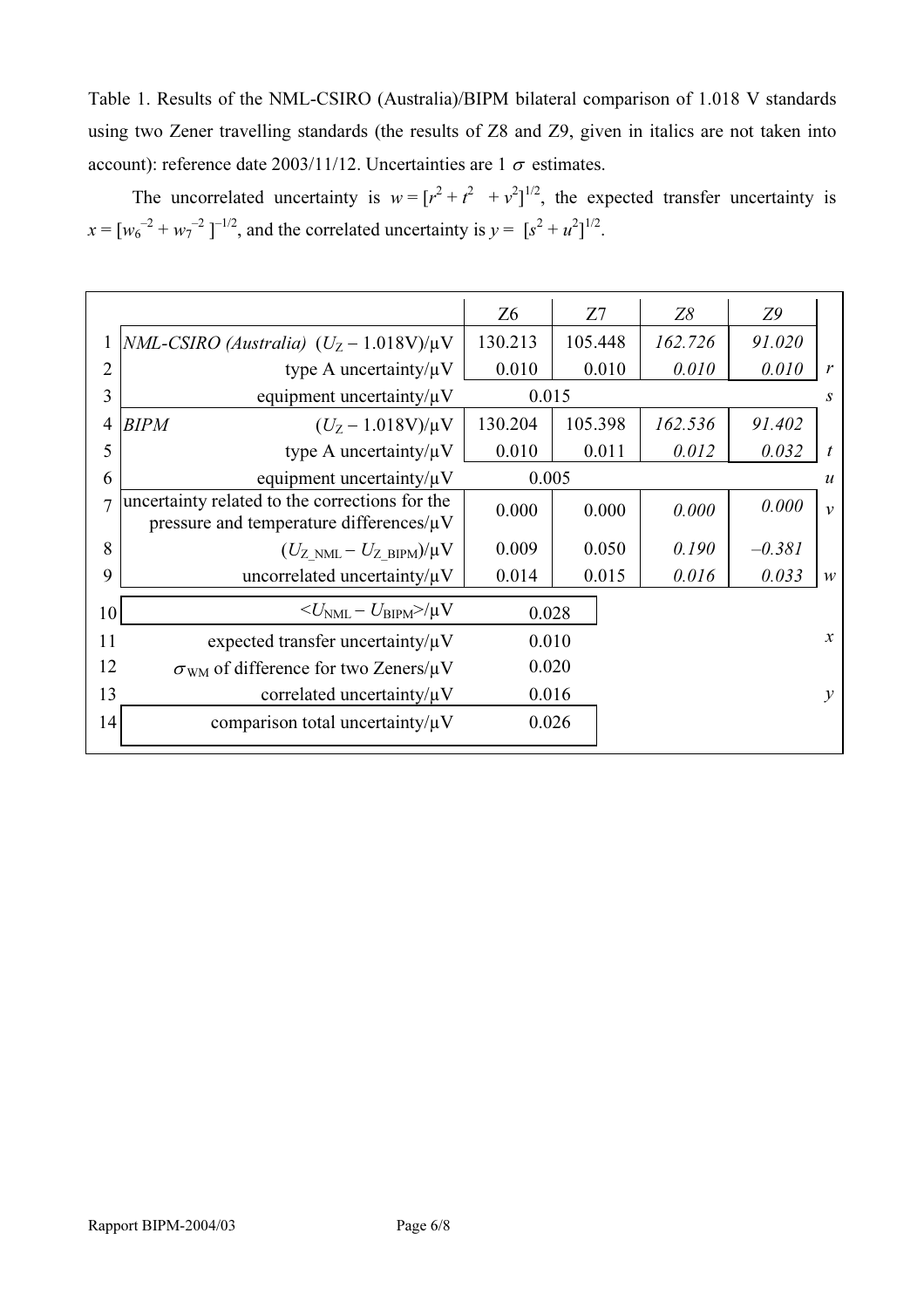Table 2. Results of the NML-CSIRO (Australia)/BIPM bilateral comparison of 10 V standards using four Zener travelling standards: reference date  $2003/11/12$ . Uncertainties are 1  $\sigma$ estimates.

The uncorrelated uncertainty is  $w = [r^2 + r^2 + r^2]^{1/2}$ , the expected transfer uncertainty is  $x = [w_6^{-2} + w_7^{-2} + w_8^{-2} + w_9^{-2}]^{-1/2}$ , and the correlated uncertainty is  $y = [s^2 + u^2]^{1/2}$ .

|                |                                                                                                 | Z <sub>6</sub> | Z7       | Z <sup>8</sup> | Z <sub>9</sub>   |                  |
|----------------|-------------------------------------------------------------------------------------------------|----------------|----------|----------------|------------------|------------------|
|                | NML-CSIRO (Australia)<br>$(U_{Z} - 10V)/\mu V$                                                  | $-15.55$       | $-24.36$ | $-33.17$       | $-27.05$         |                  |
| $\overline{2}$ | type A uncertainty/ $\mu$ V                                                                     | 0.10           | 0.10     | 0.10           | 0.10             | $\mathbf{r}$     |
| 3              | equipment uncertainty/ $\mu$ V                                                                  | 0.01           |          |                | S.               |                  |
| $\overline{4}$ | <b>BIPM</b><br>$(U_Z - 10V)/\mu V$                                                              | $-15.32$       | $-24.45$ | $-33.50$       | $-27.42$         |                  |
| 5              | type A uncertainty/ $\mu$ V                                                                     | 0.10           | 0.13     | 0.10           | 0.10             | $\boldsymbol{t}$ |
| 6              | equipment uncertainty/ $\mu$ V                                                                  | 0.01           |          |                | $\boldsymbol{u}$ |                  |
| 7              | uncertainty related to the corrections for the<br>pressure and temperature differences/ $\mu$ V | 0.00           | 0.00     | 0.00           | 0.00             | $\mathcal{V}$    |
| 8              | $(U_{Z NML} - U_{Z BIPM})/\mu V$                                                                | $-0.24$        | 0.09     | 0.33           | 0.36             |                  |
| 9              | uncorrelated uncertainty/ $\mu$ V                                                               | 0.14           | 0.16     | 0.14           | 0.14             | $\mathcal W$     |
| 10             | $\langle U_{\rm NML} - U_{\rm BIPM} \rangle / \mu V$                                            |                | 0.13     |                |                  |                  |
| 11             | expected transfer uncertainty/ $\mu$ V                                                          | 0.08           |          |                | $\mathcal{X}$    |                  |
| 12             | $\sigma_{WM}$ of difference for four Zeners/ $\mu$ V                                            | 0.14           |          |                |                  |                  |
| 13             | correlated uncertainty/ $\mu$ V                                                                 | 0.01           |          |                |                  | $\mathcal{V}$    |
| 14             | comparison total uncertainty/ $\mu$ V                                                           |                | 0.14     |                |                  |                  |